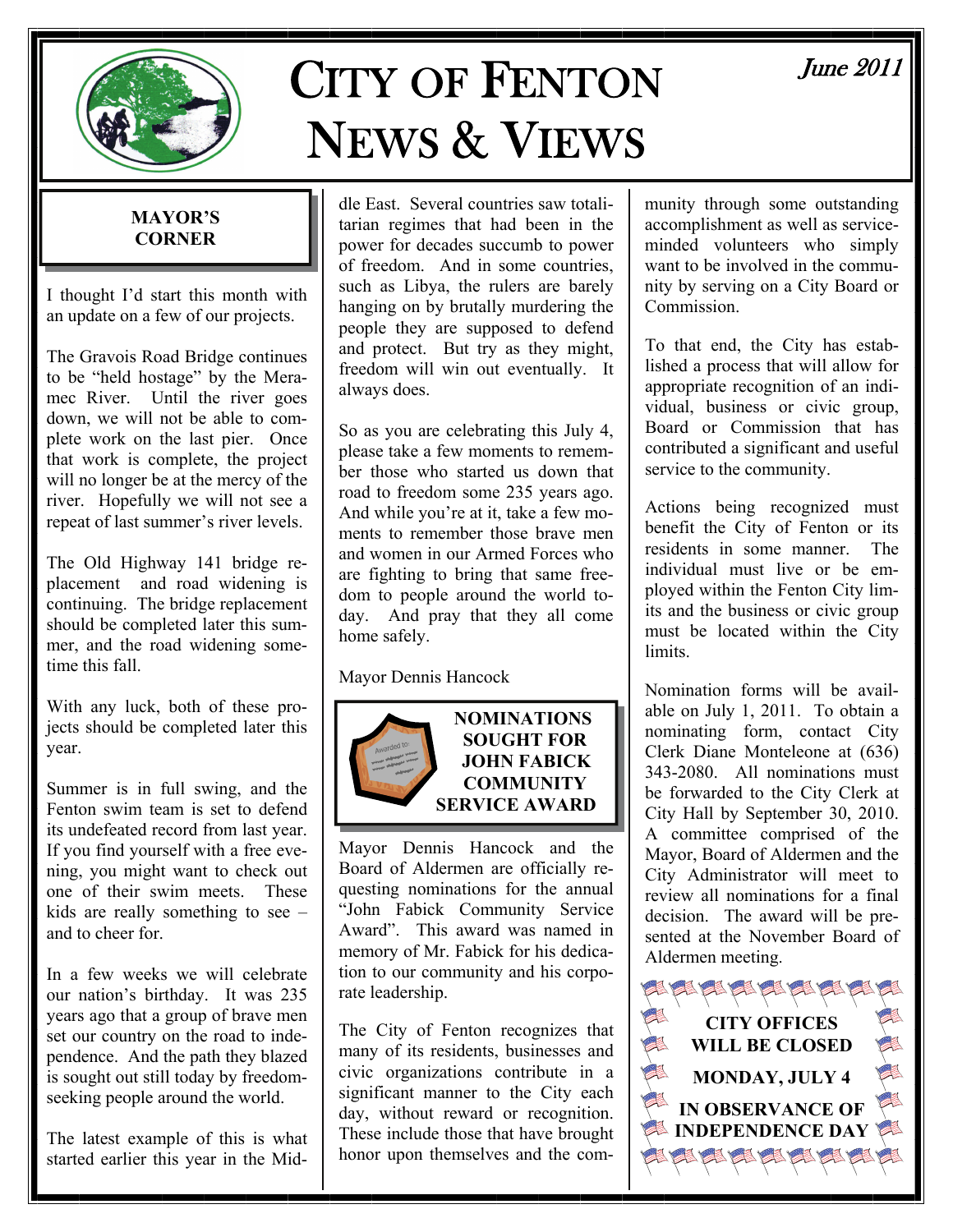#### Page 2 FENTON NEWS & VIEWS June 2011

#### **PLANNING & ZONING COMMISSION PUBLIC HEARING**

On **Tuesday, July 5, 2011**, the Planning & Zoning Commission will hold a Public Hearing at **7:00 p.m.** during their regularly scheduled meeting at City Hall to consider the following:

#### **NEW BUSINESS**

- A petition for Special Use Permit by Midwest Tile, Marble and Granite, Inc. for additional outdoor storage at 1645 Manufacturers Drive (parcel address: 1629 Manufacturers Drive). The property is zoned "BP-3" Business Park-General Office Centers, Small Warehousing District.
- Consideration of a Resolution of Intent to amend sections of the Zoning Code pertaining to allowable building materials in the Olde Towne, Commercial and Business Zoning Districts.
- Consideration of a Resolution of Intent to amend Chapter 485: Sign Regulations of the Zoning Code to provide for Business Directory type signs.

For more information, please contact the Community Development Department at (636) 349-8110.



#### **COMMUNITY DEVELOPMENT BLOCK GRANT FUNDS FOR 2012 PUBLIC HEARING**

The City of Fenton will hold a Public Hearing to discuss the allocation of \$20,000.00 in Community Development Block Grant funds which will become available after January 1, 2012.

The Public Hearing will be held at 6:45 p.m. on Thursday, June 23, 2011, at Fenton City Hall. To further its commitment to fair and equitable treatment of all citizens, the City of Fenton, has enacted and/or enforces the following:

- *A Fair Housing Ordinance* prohibiting unlawful discrimination against any person because of race, sex, color, religion, disability, familial status or national origin;
- *A Policy of Nondiscrimination of the Basis of Disability* in the admission or access to, or employment in, its federally assisted programs or activities;
- *A Policy of Equal Opportunity to Participate in Municipal Programs and Services* regardless of race, color, religion, sex, age, disability, familial status, national origin, or political affiliation;
- *A requirement for bidding on CDBG activities that promotes* employment opportunities created by HUD funding and that these opportunities be afforded to lowincome community residents and businesses.

If you would like information regarding the above policies or if you have been unlawfully discriminated against, contact the following municipal official or employee who has been designated to coordinate compliance with equal employment requirements referenced here.

Leigh Dohack, Deputy City Clerk 625 New Smizer Mill Road Fenton, MO 63026 (636) 343-2080

If you are a person with a disability or have special needs in order to participate in this public hearing, please contact Leigh at (636) 343-2080.

For more information call (636) 343-2080 VOICE 1-800-735-2466 RELAY MO Equal Opportunity Employer





The following businesses have applied for an occupancy permit and are planning on calling Fenton "home":

*Life Church, Inc.*  1416/1461 Larkin Williams Road (church services, offices and activities center)

*Midwest Institute*  964/980 South Highway Drive (college classroom, office space and HVAC lab)

Welcome to Fenton. We are glad you are here!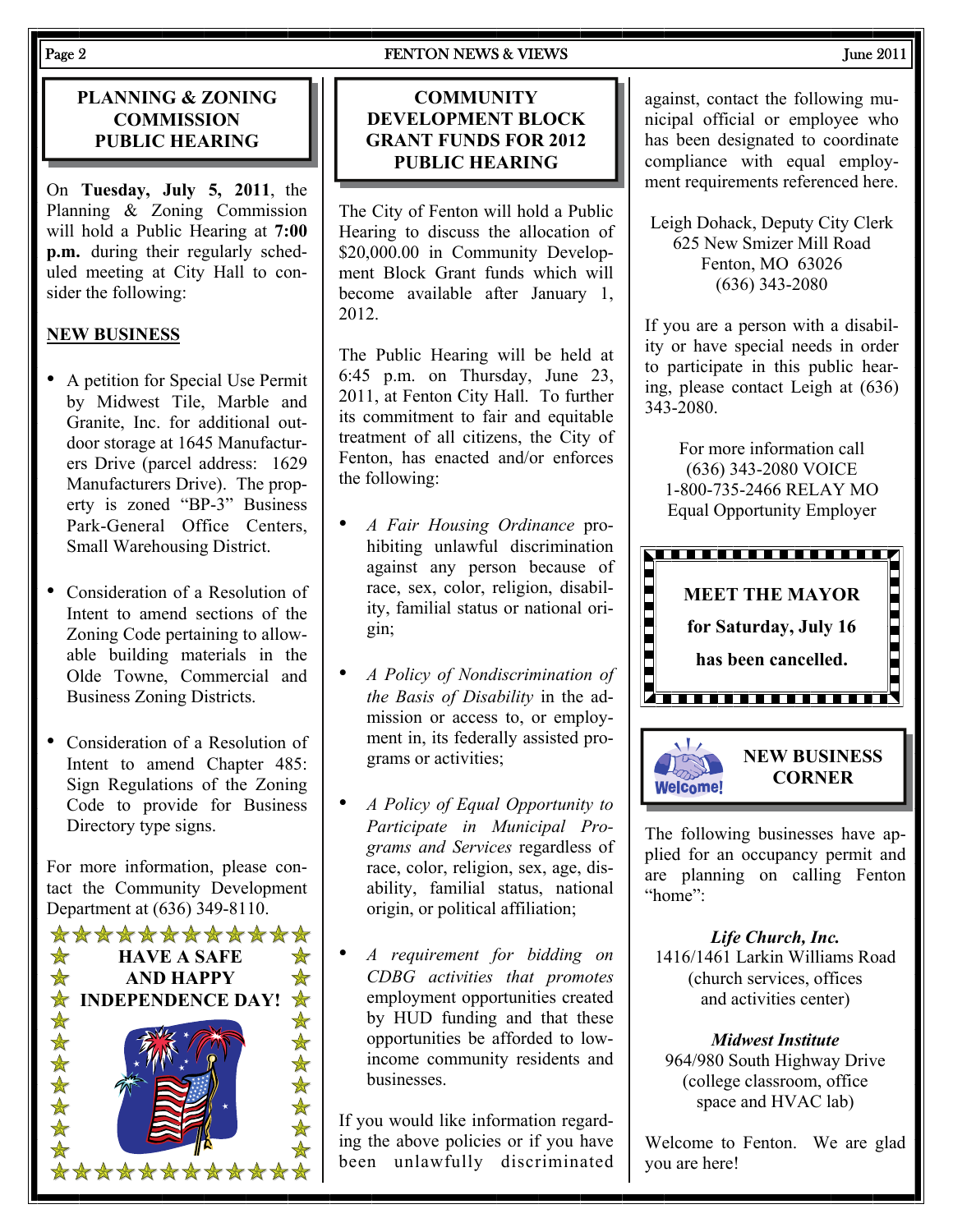

#### **PARKS & RECREATION HAPPENINGS**

*For information on these programs, including fees and times, check out a copy of the "Beacon".* 

#### **TENNIS LESSONS**



Learn how to play tennis  $\triangleleft$ with these three specially designed classes. Classes are 55 minutes long and meet Tuesdays and Thursdays at Rockwood Summit High School Tennis Courts.

#### **BASIC TRAINING**

Six week long fitness class modeled on the military's boot camp. Class consists of positive reinforcement & encouragement. Indoor/outdoor environment. End of program cele-



bration and a T-shirt for successful completion. Mon- $\mathcal{L}$  day thru Thursday 6:00 a.m. to  $7:00$  a.m.

#### **ZUMBA**

Zumba fitness is a one hour workout. Latin rhythms, international dance steps & a desire to have fun are what influences this very popular workout. Classes held on Tuesday and Thursday evenings and Thursday and Saturday mornings.

#### **ZUMBA GOLD**

Designed for Older Active Adults, the true beginner, and/or people

#### Page 3 June 2011

who are not used to exercising, or people who may be limited physically. Course is at a much lower intensity but with the same great Latin styles of music and dance. Improves balance, strength, flexibility and heart. Class meets Tuesday evenings 6:00 p.m. to 6:45 p.m.

#### **WATER AEROBICS**



Come try one of our water fitness classes. We offer Water Pilates, Aquacise, Total Body Workout, Arthritis Foundation Aquatic Program, Deep Water and H<sub>2</sub>O and You.

#### **SWIM LESSONS**



Learn to swim over the summer. We have classes Monday through Thursday mornings, Monday

and Wednesday evenings or Saturday mornings.

#### **DIVING FOR FUN**



Dive into RiverChase with the Fenton Dive

Team Coach. This class is for youth who want to learn to dive off the boards just for the fun but might need a little extra encouragement to jump into the awesome diving experience. Next class is on Sunday, July 9.

#### **INNER TUBE WATER POLO**

Get a team together and join the league. Super fun variation of water



polo - requires no experience. Games are on Friday nights.

#### **RIVERCHASE CONCESSION STAND**

While you are at the pool, stop by the concession stand for a snack, lunch or dinner.



*For information on all programs (including fees and times), contact RiverChase of Fenton at (636) 343-0067. You can also check out the Beacon at [www.fentonmo.org](http://www.fentonmo.org/).*



#### **MEMORIAL TREE AND BRICK PROGRAM**

The Spring planting season period has ended. During the off-season



the program is being reviewed and details regarding the Memorial Trees will be available soon.

Do you have a special person, loved one or everyday hero that you would like to acknowledge?

How about purchasing a Memorial Brick at the beautiful Heroes Memorial at Fenton City Park? It is a lasting tribute in a very special setting. Contact Jackie Reinsmith at [jreinsmith@fentonmo.org](mailto:jreinsmith@fentonmo.org) or visit our website at [www.fentonmo.org](http://www.fentonmo.org) for details.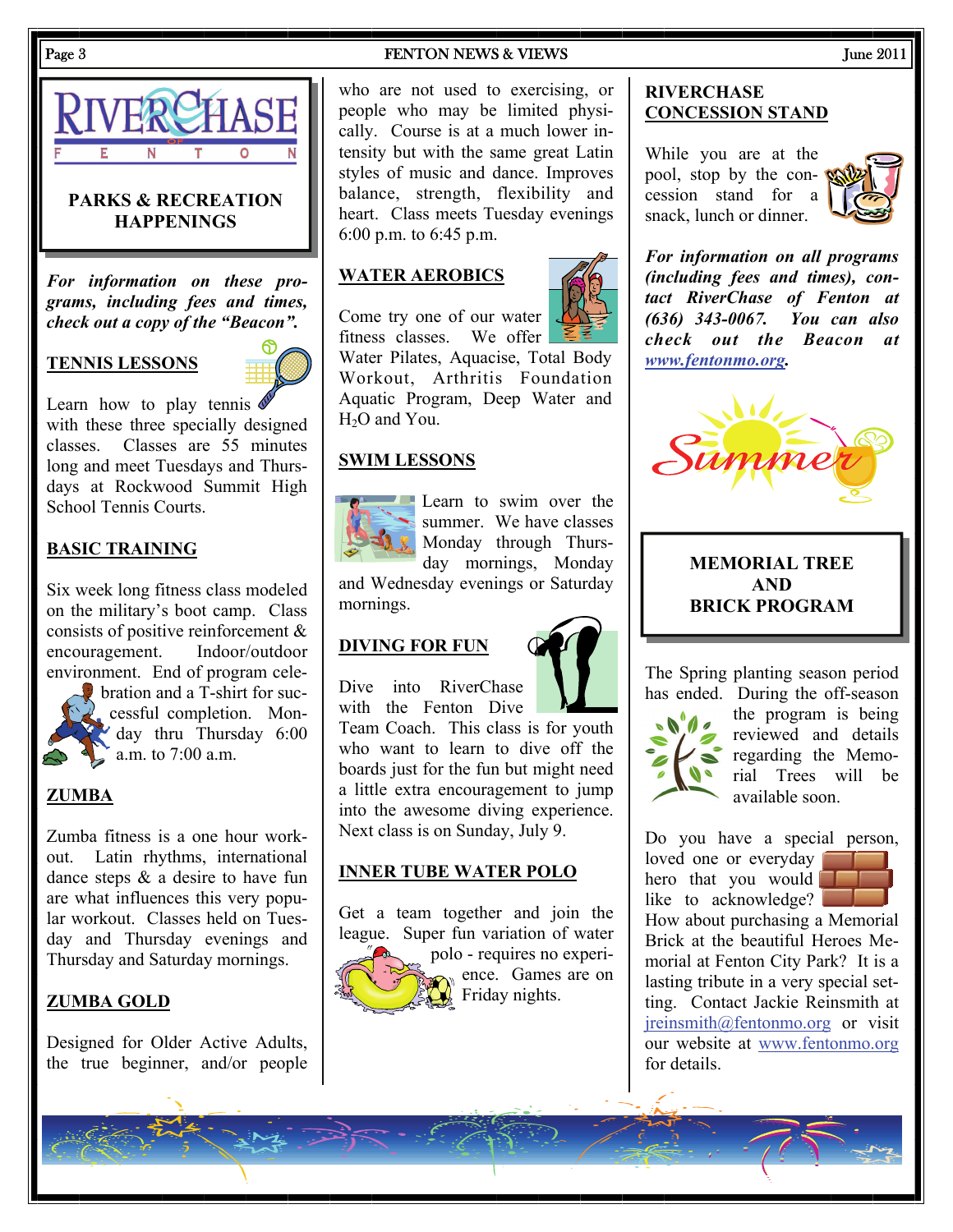#### Page 4 Services and Services Services Services Services Services Services Services Services Services Services Super 2011

## **ST. LOUIS COUNTY POLICE—FENTON PRECINCT UPDATE**



School's out and it's time for summer vacation. Many of us will be hitting the highways and interstates driving to get to our fun filled des-



tination. Keep in mind that highway workers cannot complete most projects in the winter or in Fenton's monsoon

spring. Let's just assume you will be running into a highway work zone as you travel.

Here's the three "S's" of managing work zones safely: Speed, Space and Stress. Handle these three factors and you're almost home free.

#### **MANAGE YOUR SPEED:**



- **Slow Down**
- **Follow Posted Speed Limits**
- **Don't Resume Normal Speed** until you see roadway signs indicating it's safe to do so.

#### **MANAGE YOUR SPACE:**

- **Leave Room.** Leave adequate braking room between your vehicle and the one ahead of you.
- **Don't Pass on the Shoulder.**
- **Leave Yourself an Out.** When stopped in traffic, leave a safety zone between you and the vehicle in front of you.
- **Watch Out for Tailgaters.** Do not force tailgaters to back off by slamming on your brakes or reducing your speed significantly. This practice can lead to road rage and increases the chances of a collision. When

possible, pull over and let them pass.

#### **MANAGE YOUR STRESS:**

- **Keep Your Cool.** Calm down and don't rush.
- Pay Attention. Avoid cell phone or radio distractions. Be mindful of other stopped cars or construction.
- **Expect Delays.** Use the MoDOT Work Zone map and other available information to keep yourself informed about construction on your route. Leave a bit earlier, if necessary, to arrive at your destination on

time. Consider using an alternate route that bypasses the construction zones.

**For more information go to [www.modot.org](http://www.modot.org).**

**Neighborhood Policing Officer (636) 343-2080 P.O. Aaron Dilks-Ext. 1123** 

**Precinct Phone**



**FREE!! MULCH AND COMPOST** 

On a first-come basis, residents of the City may take advantage of free mulch and compost located in Fenton City Park.

The available mulch and compost material is the end product of our lawn debris and leaf removal programs from the previous year. Many residents utilize this material in their vegetable and flower gardens.

Help us complete our recycling process by utilizing the mulch and compost.



**TRASH TALK** 

#### *Independence Day*



With the Memorial Day holiday just around the corner, this is just a reminder that there will be no trash pick up on Monday, July 4, 2011.

- Monday trash pick up will move to **Tuesday, July 5.**
- Thursday recycling pick up will move to **Friday, July 8.**

#### *Recycling of Plastic Bags*

Plastic bags cannot go into the recycling bins. These need to be recycled at bins specifically for that purpose and they can be found at area grocery stores.



### **(636) 349-8120 WATER LINE, SEWER LINE AND IN-HOME PLUMBING PROTECTION PROGRAMS**

American Water Resources, Inc., a subsidiary of American Water, provides specialized water line, sewer line and in-home plumbing protection services that help to insulate you from the unexpected high repair costs associated with water and sewer line failures and in-home plumbing repairs.

For more information on the Water Line, Sewer Line and In-Home Plumbing Protection Programs, please call 1-866-430-0819 or contact them at [cs@amwater.com](mailto:cs@amwater.com).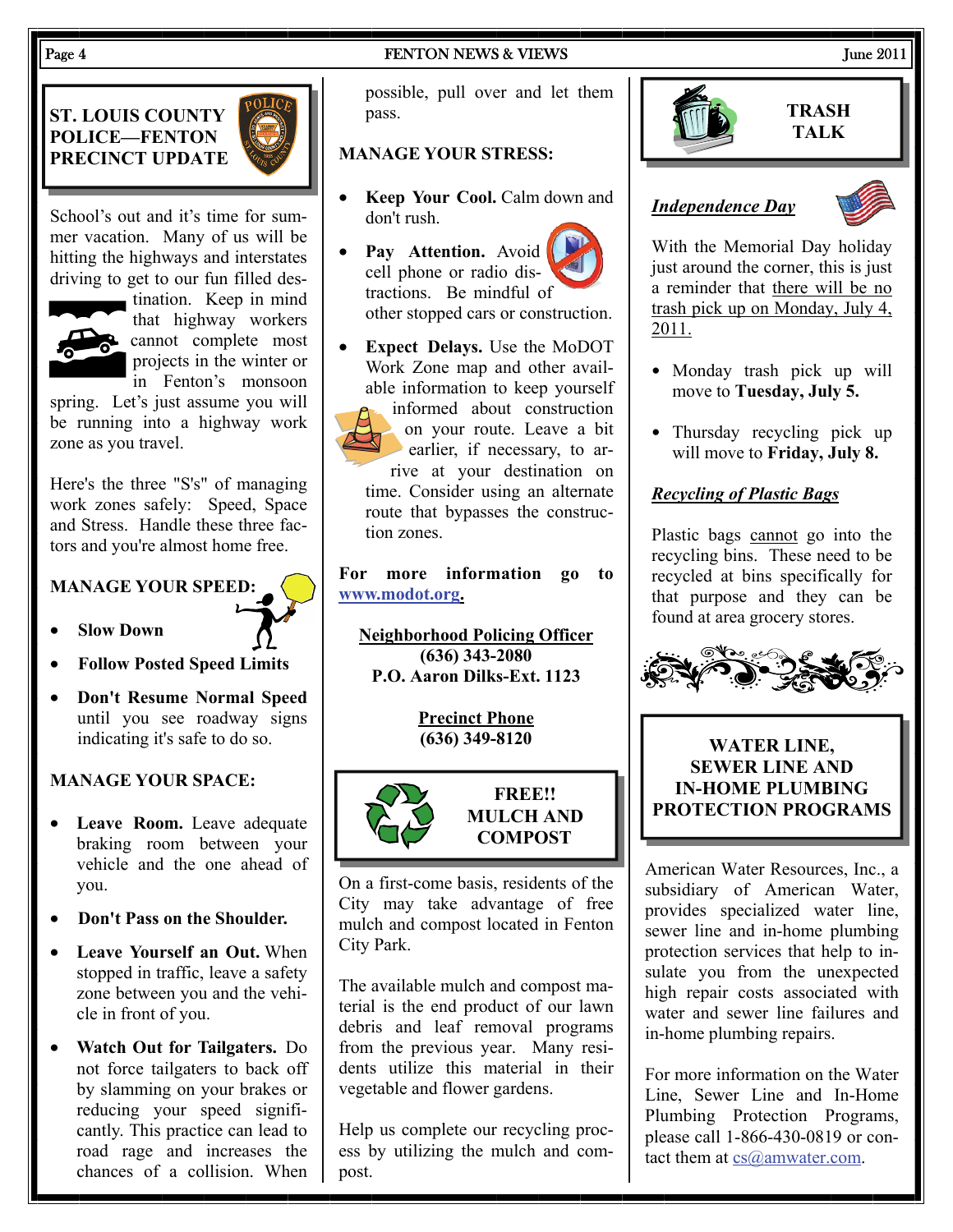#### Page 5 FENTON NEWS & VIEWS June 2011

**SOLICITORS NEED LICENSES** 



- \* Any person selling on streets, sidewalks, parking spaces, or going door-to-door within the City Limits of Fenton, must apply for a Peddlers, Canvassers, or Solicitors License. After approval of an application, a license is issued and must be carried while engaged in peddling, canvassing or soliciting. The name of every individual approved for peddling, canvassing or soliciting will appear on the license issued by the City.
- \* The City maintains a "No Visit" List. You may call City Hall at (636) 343-2080, if you would like to verify that your address is on Fenton's No Visit List. This list is given to all solicitors who apply for the mandatory permit. You may also call if you would like to add your address to this list.

If you receive an unwanted visit from a Solicitor who cannot produce a valid City of Fenton Permit (with the embossed seal), please call the Fenton Police Precinct at (636) 349-8120.

#### **DECISIONS FROM THE MAY 12 AND 26 BOARD OF ALDERMEN MEETINGS**

#### *Presentations*

Mayor Hancock recognized the following employees for their service to the City: Andrew Reichert, Recreation Supervisor - 10 years, Sally Grobelny, Recreation Supervisor and Danielle Maul, Recreation Associate, both 5 years.

#### *Decisions*

- $\checkmark$  Approved the Mayor's appointment of Daniel Borgard as Alderman for Ward 3.
- $\checkmark$  Reappointed Gerald Hoevelmann to the Board of Adjustment with a term ending May, 2016.
- $\checkmark$  Reappointed Charles Billings as Municipal Judge.
- $\checkmark$  Reappointed Francis J. Vatterott as Provisional Judge.
- $\checkmark$  Reappointed Jerome Wallach as City Attorney.
- $\checkmark$  Reappointed Stanley Wallach as Assistant City Attorney.
- $\checkmark$  Reappointed Greg White as Special Prosecutor.
- $\checkmark$  Approved a temporary liquor license submitted by St. Paul Athletic Association for their Soccer Tournament in Fenton City Park, August 12, 13, 14 and August 19, 20, 21, 2011.
- $\checkmark$  Approved a liquor license submitted by Bai Wei Japanese and Chinese Cuisine, 480 Smizer Mill Road.
- $\checkmark$  Suspended the Memorial Tree Program.
- $\checkmark$  Approved the participation in the Red Cross Ready Rating Program.
- $\checkmark$  Approved the request to seek bids for asphalt and base rock materials for the City of Fenton/Meramec Greenway Trailhead and Trail Connection Project.
- $\checkmark$  Approved the request to seek bids for uniform services.
- $\checkmark$  Approved the request to seek auditing services.
- $\checkmark$  Approved the request to seek bids for newsletter printing.
- $\checkmark$  Approved the promotion of Matt Maiden from Maintenance Worker I to Maintenance Worker II.
- $\checkmark$  Approved the request to proceed with emergency sidewalk repairs, as discussed at the May 12 Committee Meeting, at 829 Villa Gran Way.

#### *Ordinances*

**#3194** Amends Section 475.030 (G) by the addition of a Special Use provided in the "BP-3" Business Park - General Office Centers, Small Warehousing District.

**#3195** Approves a Special Use Permit petitioned by Mercury Group, Inc. for outside storage of materials at 1710 Larkin Williams Road.

**#3196** Amends Chapter 225 Solid Waste, Section 225.030 Collection of Solid Waste and Section 225.070 Prohibited Practices.

#### *Resolutions*

**#11-04** Amends the 2011 approved Budget to appropriate money for improvements to Preslar Lake Dam.